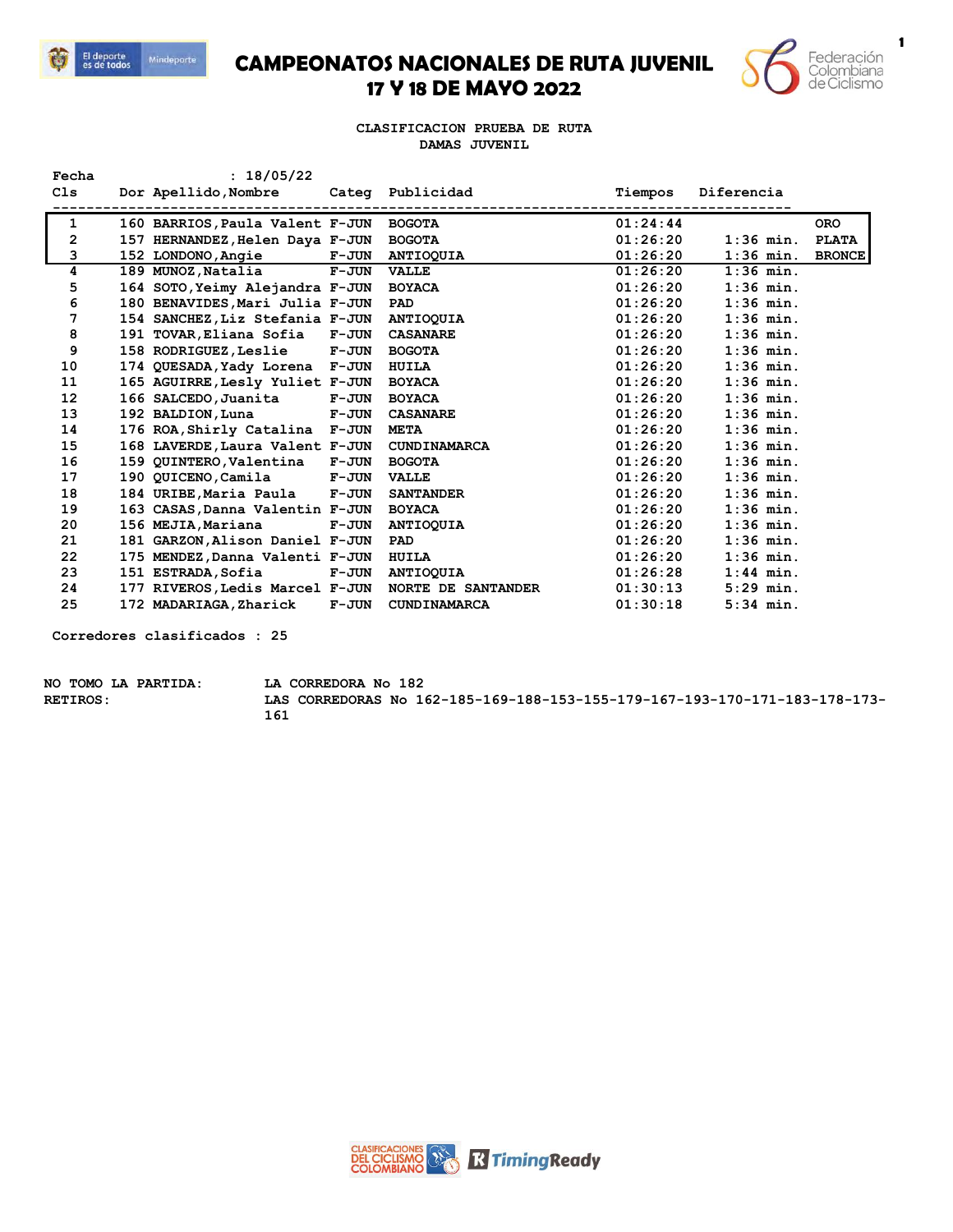

## **CAMPEONATOS NACIONALES DE RUTA JUVENIL 17 Y 18 DE MAYO 2022**



**CLASIFICACION PRUEBA DE RUTA HOMBRES JUVENIL**

| Fecha | : 18/05/22                          |         |                                  |          |             |               |
|-------|-------------------------------------|---------|----------------------------------|----------|-------------|---------------|
| C1s   | Dor Apellido, Nombre<br>----------- | Categ   | Publicidad                       | Tiempos  | Diferencia  |               |
| 1     | 54 LAITON, Kevin Santiag CAD-1      |         | FYF TEAM-CUNDINAMARCA            | 01:47:21 |             | <b>ORO</b>    |
| 2     | 88 MARULANDA, Luis David CAD-1      |         | <b>VALLE</b>                     | 01:47:21 | mt.         | <b>PLATA</b>  |
| 3     | 25 CASTRO, Carlos Andres CAD-1      |         | TEAM INGENIERIA DE VIAS          | 01:47:21 | mt.         | <b>BRONCE</b> |
| 4     | 123 GUATIBONZA, Jhonatan CAD-1      |         | TAL COLOMBIA-BIC STRONGMA        | 01:47:21 | mt.         |               |
| 5     | 133 GUTIERREZ,Jonnier Fe CAD-1      |         | <b>CANAPRO-TEAMSOLER-TRIEXPR</b> | 01:47:21 | mt.         |               |
| 6     | 70 COLORADO, William                | $CAD-1$ | <b>RISARALDA</b>                 | 01:47:21 | mt.         |               |
| 7     | 90 BERNAL, Ronald Steven CAD-1      |         | AMPRO-ZIPA TRRA CAMP-GARM        | 01:47:21 | mt.         |               |
| 8     | 3 GOMEZ, Juan Manuel                | $CAD-1$ | <b>ANTIOQUIA</b>                 | 01:47:21 | mt.         |               |
| 9     | 23 ALARCON, Edgar                   | $CAD-1$ | <b>BOYACA</b>                    | 01:47:21 | mt.         |               |
| 10    | 9 CARDENAS, Daniel                  | $CAD-1$ | <b>BOGOTA</b>                    | 01:47:21 | mt.         |               |
| 11    | 31 JARAMILLO, Esteban               | $CAD-1$ | <b>CALDAS</b>                    | 01:47:21 | mt.         |               |
| 12    | 48 BERNAL, Juan                     | $CAD-1$ | <b>CUNDINAMARCA</b>              | 01:47:21 | mt.         |               |
| 13    | 49 MORA, Andres Camilo              | $CAD-1$ | FYF TEAM-CUNDINAMARCA            | 01:47:21 | mt.         |               |
| 14    | 1 MUNOZ, Jaider                     | $CAD-1$ | <b>ANTIOQUIA</b>                 | 01:47:21 | mt.         |               |
| 15    | 24 PINILLA, Juan Sebasti CAD-1      |         | <b>TEAM INGENIERIA DE VIAS</b>   | 01:47:21 | mt.         |               |
| 16    | 68 QUESADA, Orbey Steven CAD-1      |         | <b>QUINDIO</b>                   | 01:47:21 | mt.         |               |
| 17    | 13 GOMEZ, Santiago                  | $CAD-1$ | <b>BOGOTA</b>                    | 01:47:21 | mt.         |               |
| 18    | 20 CASTRO, Anderson Stiv CAD-1      |         | <b>BOYACA</b>                    | 01:47:21 | mt.         |               |
| 19    | 125 MARULANDA, Santiago             | $CAD-1$ | TAL COLOMBIA-BIC STRONGMA        | 01:47:21 | mt.         |               |
| 20    | 94 CASTRO, Johan Sebasti CAD-1      |         | AMPRO-ZIPA TRRA CAMP-GARM        | 01:47:21 | mt.         |               |
| 21    | 29 VARGAS, Nicolas Santi CAD-1      |         | <b>TEAM INGENIERIA DE VIAS</b>   | 01:47:21 | mt.         |               |
| 22    | 19 AREVALO, Jefferson Da CAD-1      |         | <b>BOYACA</b>                    | 01:47:21 | mt.         |               |
| 23    | 5 ZAPATA, Mauricio                  | $CAD-1$ | <b>ANTIOQUIA</b>                 | 01:47:21 | mt.         |               |
| 24    | 95 MUNOZ, Ivan Felipe               | $CAD-1$ | CANAPRO-TEAMSOLER-TRIEXPR        | 01:47:21 | mt.         |               |
| 25    | 115 MARTINEZ, Juan Guille CAD-1     |         | INDEPORTES BOYACA AVANZA         | 01:47:21 | mt.         |               |
| 26    | 11 DIAZ, Sergio                     | $CAD-1$ | <b>BOGOTA</b>                    | 01:47:21 | mt.         |               |
| 27    | 2 ECHAVARRIA, Emilio                | $CAD-1$ | <b>ANTIOQUIA</b>                 | 01:47:21 | mt.         |               |
| 28    | 71 OSORIO, Santiago                 | $CAD-1$ | <b>RISARALDA</b>                 | 01:47:21 | mt.         |               |
| 29    | 113 CARDENAS, Juan David            | $CAD-1$ | INDEPORTES BOYACA AVANZA         | 01:47:21 | mt.         |               |
| 30    | 82 LOPEZ, Brihan David              | $CAD-1$ | TOLIMA                           | 01:47:21 | mt.         |               |
| 31    | 30 GIRALDO, Juan Esteban CAD-1      |         | <b>CALDAS</b>                    | 01:47:21 | mt.         |               |
| 32    | 97 GUZMAN, Nicolas                  | $CAD-1$ | CANAPRO-TEAMSOLER-TRIEXPR        | 01:47:21 | mt.         |               |
| 33    | 21 CAMARGO, Yeferson Ceb CAD-1      |         | <b>BOYACA</b>                    | 01:47:21 | mt.         |               |
| 34    | 127 PAREJA, Lenin stiven            | $CAD-1$ | <b>TEAM KRONOS</b>               | 01:47:46 | 25 seg.     |               |
| 35    | 126 REYES, Ruben Dario              | $CAD-1$ | TAL COLOMBIA-BIC STRONGMA        | 01:48:01 | 40 seg.     |               |
| 36    | 114 BECERRA, Miguel Angel CAD-1     |         | INDEPORTES BOYACA AVANZA         | 01:48:03 | 42 seg.     |               |
| 37    | 91 BERNAL, Sayron Julian CAD-1      |         | AMPRO-ZIPA TRRA CAMP-GARM        | 01:48:03 | 42 seg.     |               |
| 38    | 98 GALVIS, Sebastian Alf CAD-1      |         | CANAPRO-TEAMSOLER-TRIEXPR        | 01:48:03 | 42 seg.     |               |
| 39    | 96 BONILLA, Cesar Ignaci CAD-1      |         | CANAPRO-TEAMSOLER-TRIEXPR        | 01:48:03 | 42 seg.     |               |
| 40    | 10 CUARTAS, Esteban                 | $CAD-1$ | <b>BOGOTA</b>                    | 01:48:03 | 42 seg.     |               |
| 41    | 87 VALENCIA, Obed Daniel CAD-1      |         | <b>VALLE</b>                     | 01:48:29 | $1:08$ min. |               |
| 42    | 47 MORENO,Emanuel Jose              | $CAD-1$ | <b>CUNDINAMARCA</b>              | 01:48:31 | $1:10$ min. |               |
| 43    | 116 URIAN, Juan David               | $CAD-1$ | INDEPORTES BOYACA AVANZA         | 01:48:31 | $1:10$ min. |               |
| 44    | 120 JOJOA, Juan Pablo               | $CAD-1$ | PAD                              | 01:49:26 | $2:05$ min. |               |
| 45    | 124 PESCADOR, Diego Ferna CAD-1     |         | TAL COLOMBIA-BIC STRONG          | 01:50:04 | 2:43 min.   |               |
| 46    | 89 PATINO, Jhon Eduard              | $CAD-1$ | <b>VALLE</b>                     | 01:50:11 | $2:50$ min. |               |
| 47    | 93 RINCON, Kevin Ferleyn CAD-1      |         | AMPRO-ZIPA TRRA CAMP-GARM        | 01:50:50 | $3:29$ min. |               |

**Corredores clasificados : 47**

**RETIROS: LOS CORREDORES No 80-15-36-27-83-76-37-26-63-51-38-137-140-65-16-104-111-39-138-4-75-27- 124-34-102-69-139-26-41-32-55-56-132-100-101-64-84-60-72-77-128-130-132-128-12-119-86-32- 79-134-108-118-117-61-99-58-81-109-28-136-17-107-46-92-14-58-81-6-7-8-18-33-43-44-50-52- 53-57-59-62-66-67-73-74-78-85-103-105-110-112-121-122-129-131-135**